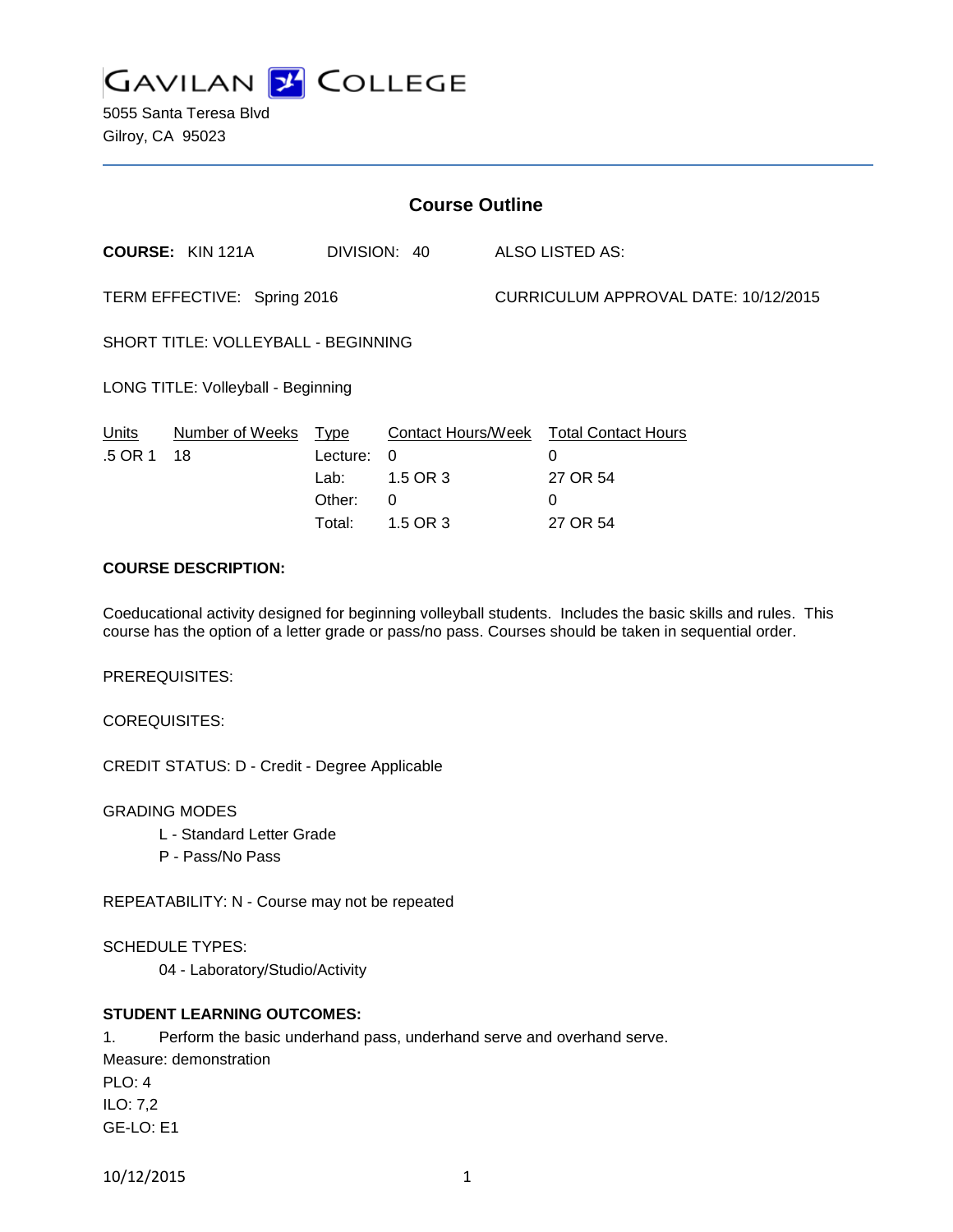### Anticipated Year of Assessment: 2016-17

2. Utilize the correct techniques when setting and hitting. Measure: demonstration PLO: 4 ILO: 7,2 GE-LO: E1 Anticipated Year of Assessment: 2016-17

3. Explain and practice the rules of volleyball. Measure: written exam, oral quiz, demonstration PLO: 7 ILO: 2,7,1 GE-LO: A1,A2 Anticipated Year of Assessment: 2016-17

# PROGRAM LEARNING OUTCOMES:

1. List and describe five career options available in the field of kinesiology.

2. Describe and critically analyze the role of physical activity and its impact on health, society and quality of life.

3. Discuss the history and broad content within the discipline of kinesiology and develop skills to enable the synthesis of concepts across disciplines.

4. Identify critical elements of motor skill performance, combine motor skills into appropriate sequences for the purpose of improving skill learning, and demonstrate competent motor skill performance in a variety of physical activities.

5. Identify the skeletal and muscular structures of the human body.

6. Utilize measurement concepts (qualitative and quantitative) to assess student/client performance and program effectiveness.

7. Describe and demonstrate effective verbal and nonverbal communication skills.

# **CONTENT, STUDENT PERFORMANCE OBJECTIVES, OUT-OF-CLASS ASSIGNMENTS**

Curriculum Approval Date: 10/12/2015

4.5 - 9 Hours Content: Course overview, including learning outcomes, course requirements and grading. The underhand pass - hand/arm position, contact point, body position and footwork - will be demonstrated and practiced. Incorporate a variety of passing drills for practice purposes, such as the shuttle drill, into the class sessions.

Student Performance Objectives (SPO): Demonstrate the correct techniques for the underhand pass, including the hand/arm position, contact point, stance and footwork.

Out-of-Class Assignments:

4.5 - 9 Hours Content: Review the underhand pass. Introduce and practice the techniques for the underhand serve and overhand serve - hand position, ball contact point and toss. Introduce the rules that relate to the underhand pass and serving.

Student Performance Objectives (SPO): Demonstrate the proper techniques for the underhand serve and overhand serve. List and utilize the rules that pertain to the underhand pass and to serving. Out-of-Class Assignments:

4.5 - 9 Hours Content: Review the underhand serve and overhand serve. Introduce setting - hand and elbow position, follow through and footwork. Introduce hitting - arm swing, body position and footwork.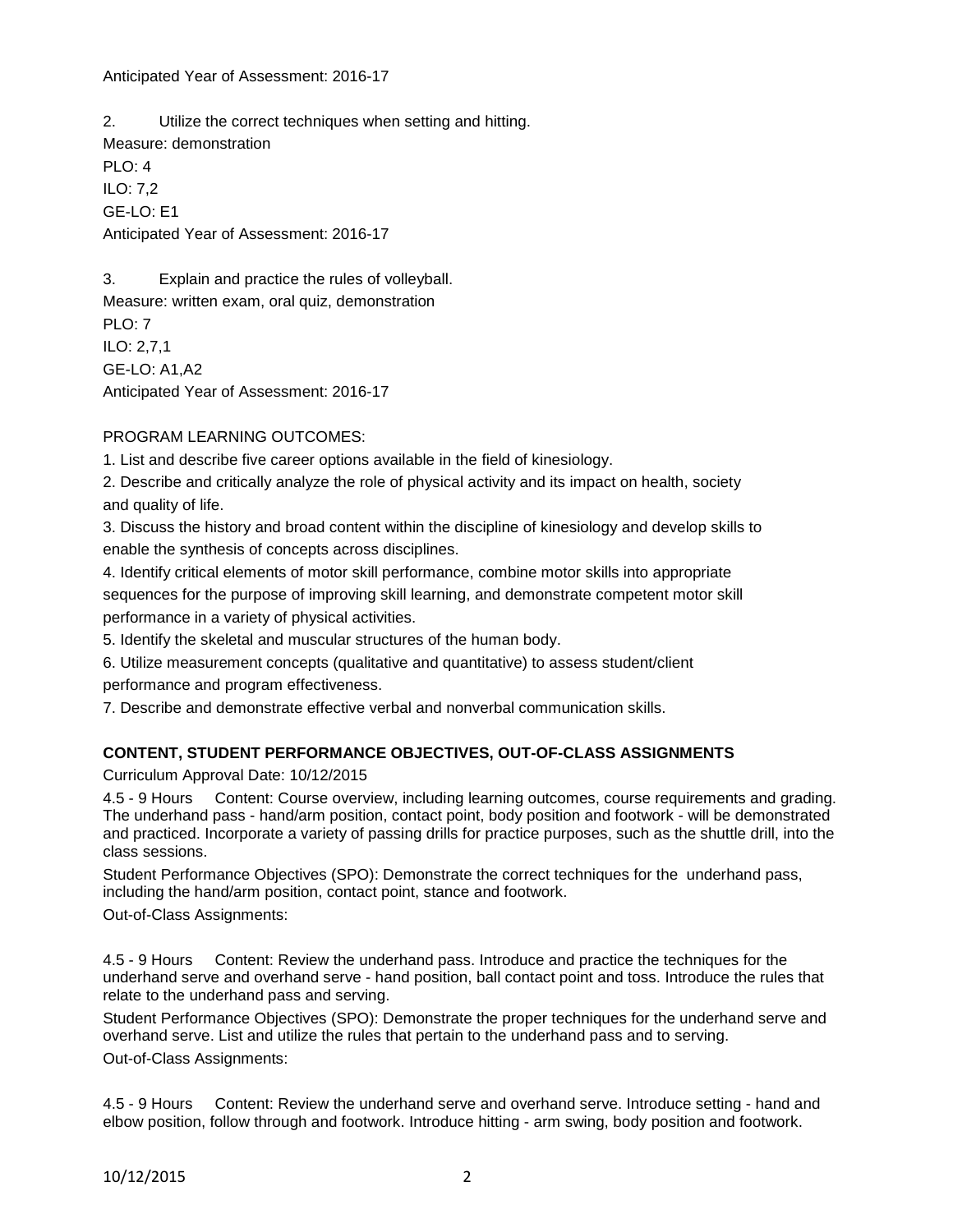Present the rules that relate to these skills, such as ball handling - double contact - and net violations. Utilize a variety of activities, including 2 and 4 person pepper, to practice these skills.

Student Performance Objectives (SPO): Demonstrate the correct techniques for setting and for hitting. Explain and utilize the rules that relate to setting and to hitting.

Out-of-Class Assignments:

4.5 - 9 Hours Content: Review setting and hitting. Presentation on the other rules related to volleyball, such as rotation, scoring and substitution. Incorporate drills such as the butterfly drill to practice the skills learned to date. Utilize modified game play to practice the rules.

Student Performance Objectives (SPO): Participate in class activites. Discuss and apply the rules related to game play. Demonstrate the correct techniques for the volleyball skills performed.

Out-of-Class Assignments:

7.5 - 15 Hours Content: Continue to work on skill building by practicing the basic volleyball skills underhand pass, underhand serve, overhand serve, setting and hitting - in a variety of drill and game activities. Practice the correct rules during all class activities.

Student Performance Objectives (SPO): Utilize the correct skill techniques when performing the underhand pass, underhand serve, overhand serve, setting and hitting. Apply the rules during class play. Participate in class activities.

#### **METHODS OF INSTRUCTION:**

guided practice, demonstration, discussion

#### **METHODS OF EVALUATION:**

Category 1 - The types of writing assignments required: Percent range of total grade: 0 % to %

If this is a degree applicable course, but substantial writing assignments are NOT appropriate, indicate reason:

Course primarily involves skill demonstration or problem solving

Category 2 - The problem-solving assignments required: Percent range of total grade: 0 % to %

Category 3 - The types of skill demonstrations required: Percent range of total grade: 35 % to 60 % Performance Exams

Category 4 - The types of objective examinations used in the course: Percent range of total grade: 10 % to 20 % Multiple Choice True/False Matching Items

Completion Other: short answer

Category 5 - Any other methods of evaluation: Class participation. Percent range of total grade: 35 % to 60 %